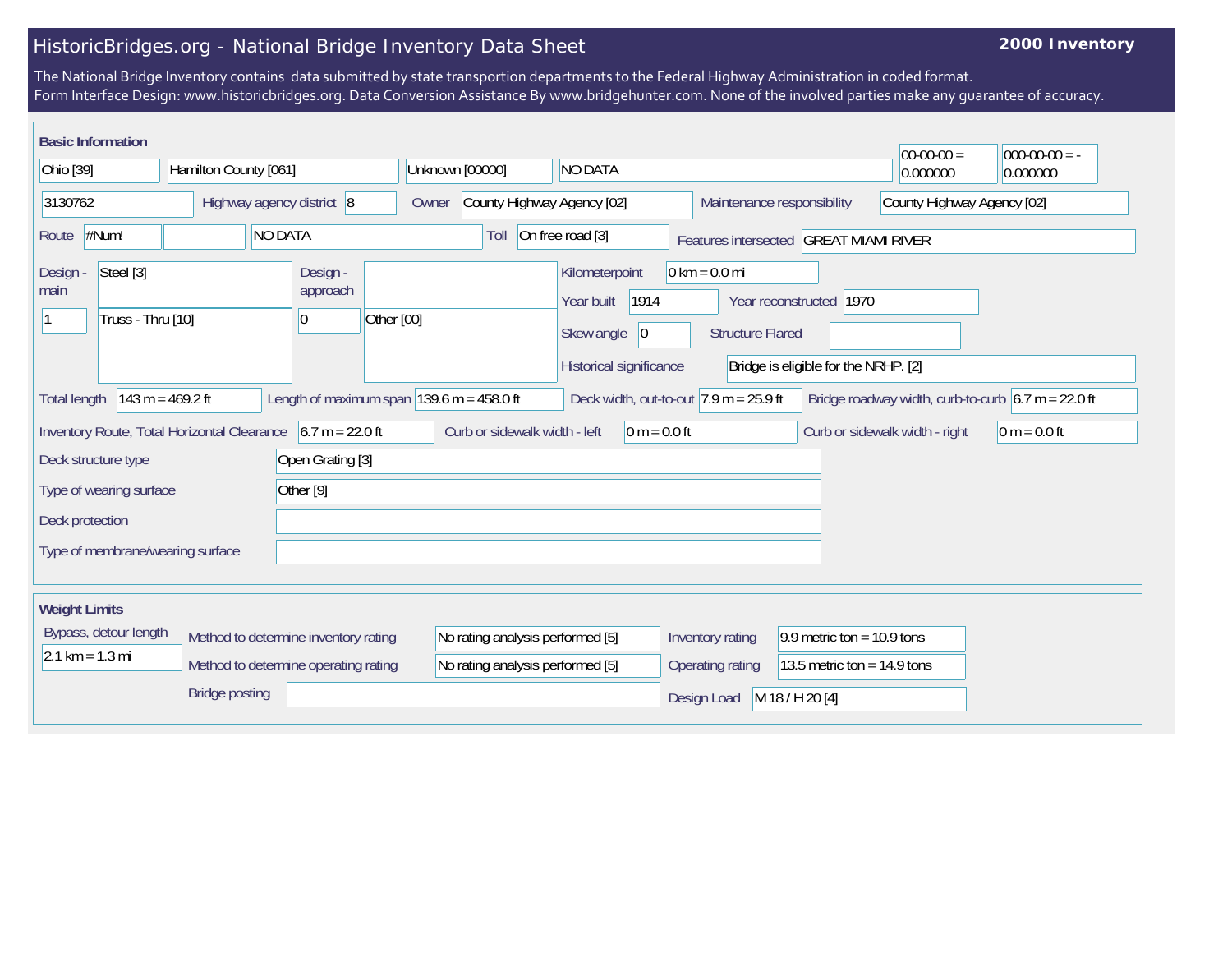| <b>Functional Details</b>                                                                                                               |                                                                                         |                                                                      |  |  |  |  |  |  |  |
|-----------------------------------------------------------------------------------------------------------------------------------------|-----------------------------------------------------------------------------------------|----------------------------------------------------------------------|--|--|--|--|--|--|--|
| Year 1976<br>2015<br>2850<br>Average daily truck traffi 0<br>Future average daily traffic<br>3839<br>Average Daily Traffic<br>%<br>Year |                                                                                         |                                                                      |  |  |  |  |  |  |  |
| Road classification<br>Major Collector (Rural) [07]                                                                                     | Lanes on structure 2                                                                    | Approach roadway width<br>$17.9 m = 25.9 ft$                         |  |  |  |  |  |  |  |
| Type of service on bridge Highway [1]                                                                                                   | Direction of traffic 2 - way traffic [2]                                                | Bridge median                                                        |  |  |  |  |  |  |  |
| No parallel structure exists. [N]<br>Parallel structure designation                                                                     |                                                                                         |                                                                      |  |  |  |  |  |  |  |
| Type of service under bridge<br>Waterway [5]                                                                                            | Navigation control<br>Lanes under structure<br>$ 0\rangle$                              |                                                                      |  |  |  |  |  |  |  |
| Navigation horizontal clearance $ 0 = N/A$<br>Navigation vertical clearanc<br>$0 = N/A$                                                 |                                                                                         |                                                                      |  |  |  |  |  |  |  |
| Minimum navigation vertical clearance, vertical lift bridge                                                                             |                                                                                         | Minimum vertical clearance over bridge roadway<br>$5.33 m = 17.5 ft$ |  |  |  |  |  |  |  |
| Minimum lateral underclearance reference feature Feature not a highway or railroad [N]                                                  |                                                                                         |                                                                      |  |  |  |  |  |  |  |
| Minimum lateral underclearance on right $0 = N/A$                                                                                       | Minimum lateral underclearance on left $0 = N/A$                                        |                                                                      |  |  |  |  |  |  |  |
| Minimum Vertical Underclearance $ 0 = N/A$                                                                                              | Minimum vertical underclearance reference feature Feature not a highway or railroad [N] |                                                                      |  |  |  |  |  |  |  |
| Appraisal ratings - underclearances N/A [N]                                                                                             |                                                                                         |                                                                      |  |  |  |  |  |  |  |
|                                                                                                                                         |                                                                                         |                                                                      |  |  |  |  |  |  |  |
| <b>Repair and Replacement Plans</b>                                                                                                     |                                                                                         |                                                                      |  |  |  |  |  |  |  |
| Type of work to be performed                                                                                                            | Work done by                                                                            |                                                                      |  |  |  |  |  |  |  |
|                                                                                                                                         | Bridge improvement cost                                                                 | Roadway improvement cost                                             |  |  |  |  |  |  |  |
|                                                                                                                                         | Length of structure improvement                                                         | Total project cost                                                   |  |  |  |  |  |  |  |
|                                                                                                                                         | Year of improvement cost estimate                                                       |                                                                      |  |  |  |  |  |  |  |
|                                                                                                                                         | Border bridge - state                                                                   | Border bridge - percent responsibility of other state                |  |  |  |  |  |  |  |
|                                                                                                                                         | Border bridge - structure number                                                        |                                                                      |  |  |  |  |  |  |  |